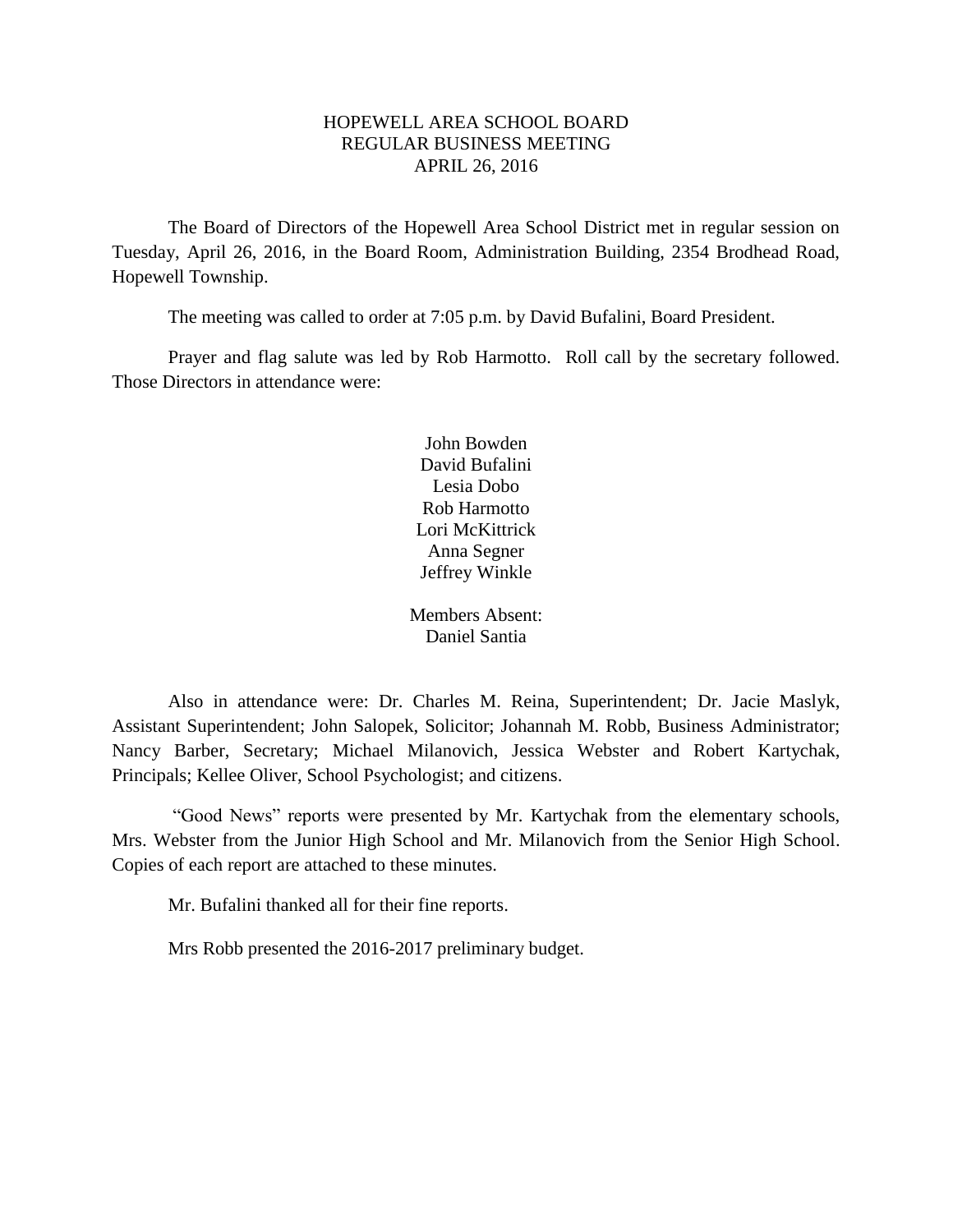Mr. Bufalini asked for approval of minutes.

# APPROVAL OF GROUPED ITEMS

# MOTION #1

By Jeffrey Winkle, seconded by John Bowden, to approve items (1) and (2) as presented in accordance with the School Board's agreement for grouping items in a single motion. MOTION carried unanimously by an affirmative vote of all Directors in attendance.

#### Approval of Minutes

- 1. Recommendation to approve the March 22, 2016 business meeting minutes as presented.
- 2. Recommendation to approve the April 12, 2016 work meeting minutes as presented.

# APPROVAL OF GROUPED ITEMS

# MOTION #2

By Anna Segner, seconded by Rob Harmotto, to approve items (1) through (3) as presented in accordance with School Board's agreement for grouping items in a single motion. MOTION carried unanimously by an affirmative vote of all Directors in attendance.

# Tax Collectors' Report

1. Recommendation to accept report for taxes collected for the month of March 2016, as presented, and make said report a part of these minutes.

# Treasurer's Report

2. Recommendation to accept report of the Treasurer for the month of March 2016, as presented, and make said report a part of these minutes.

#### Financial Statements

3. Recommendation to accept Financial Statements for the month of March 2016, as presented, and make said statements a part of these minutes.

# VISITOR'S COMMENTS

Carla Buxton and Melissa Mitchell asked the Board to consider smaller class sizes at Independence for the 2016-2017 School year.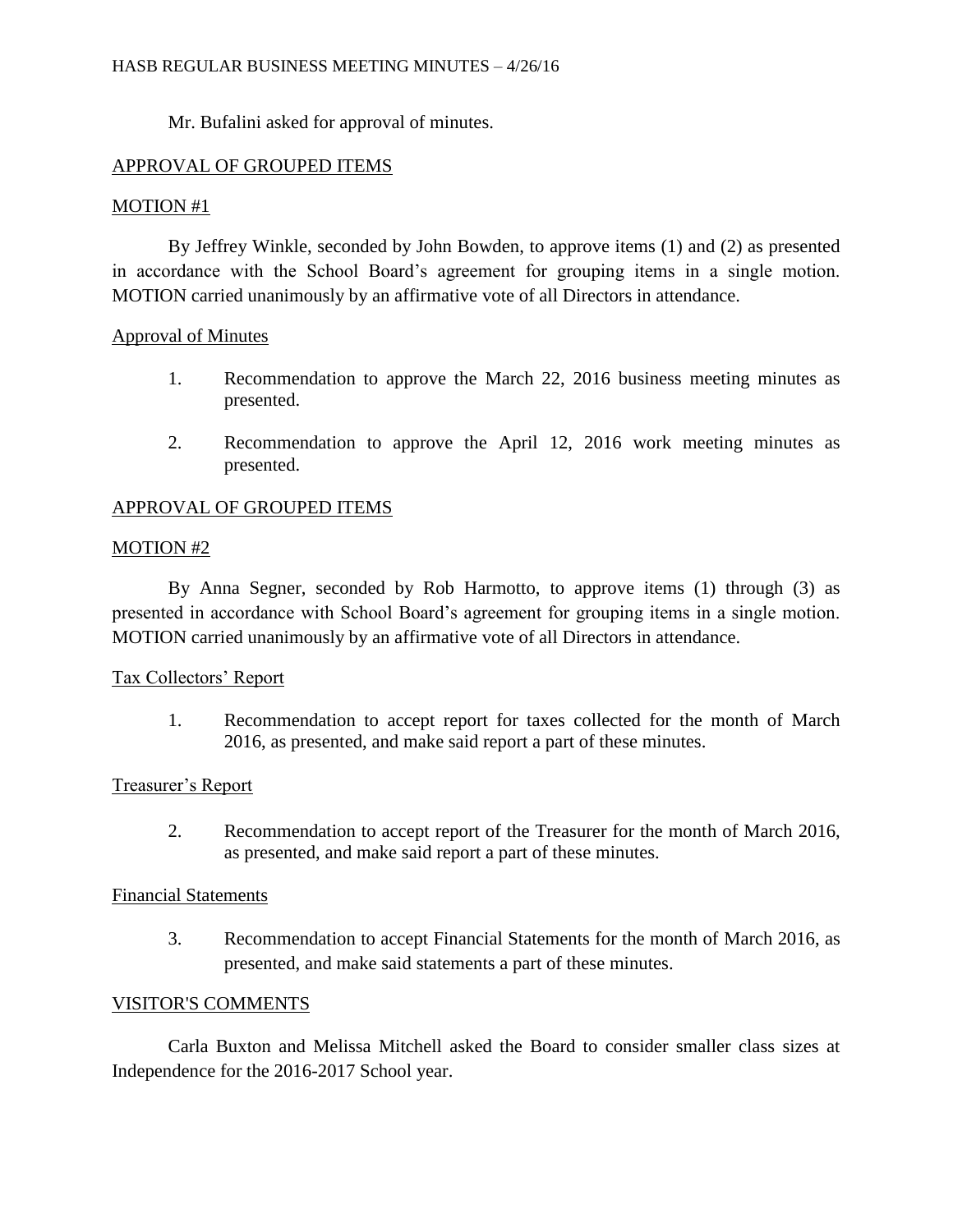Daria Minton presented the Board with a letter of her desire to be considered for the open seat on the Board.

Linda Helms from the B.F. Jones Memorial Library presented the May calendar.

At this time Mr. Bufalini asked that Committee discussion and recommendations begin.

# **Education/Curriculum/Instruction by Lesia Dobo, Chair**

# MOTION #3

By Lesia Dobo, seconded by Lori McKittrick, to approve awarding 185 high school diplomas to Hopewell High School Senior Class of 2016. Further, awarding of said diplomas is contingent upon student completion of all graduation requirements. MOTION carried unanimously by an affirmative vote of all Directors in attendance.

# MOTION #4

By Lesia Dobo, seconded by John Bowden, to approve the Memorandum of Understanding between the Hopewell Area School District and the Hopewell Education Association with respect to online education, effective July 1, 2016 through June 30, 2017. MOTION carried unanimously by an affirmative vote of all Directors in attendance.

# APPROVAL OF GROUPED ITEMS

# MOTION #5

Lesia Dobo, seconded by Lori McKittrick, to approve items (1) through (3), as presented in accordance with School Board's agreement for grouping items in a single motion. MOTION carried unanimously by an affirmative vote of all Directors in attendance.

- 1. Contract with American Staffing Services, Inc. to provide nursing services on an as needed basis for the 2016-2017 school year.
- 2. Contract with Bayada Home Health Care, Inc. to provide one on one nursing services to a student attending the Western Pennsylvania School for the Blind.
- 3. Contract with Trinity Health Solutions, LLC to provide Occupational, Physical and Speech Therapy services, on an as needed basis, for the 2016-2017 school year.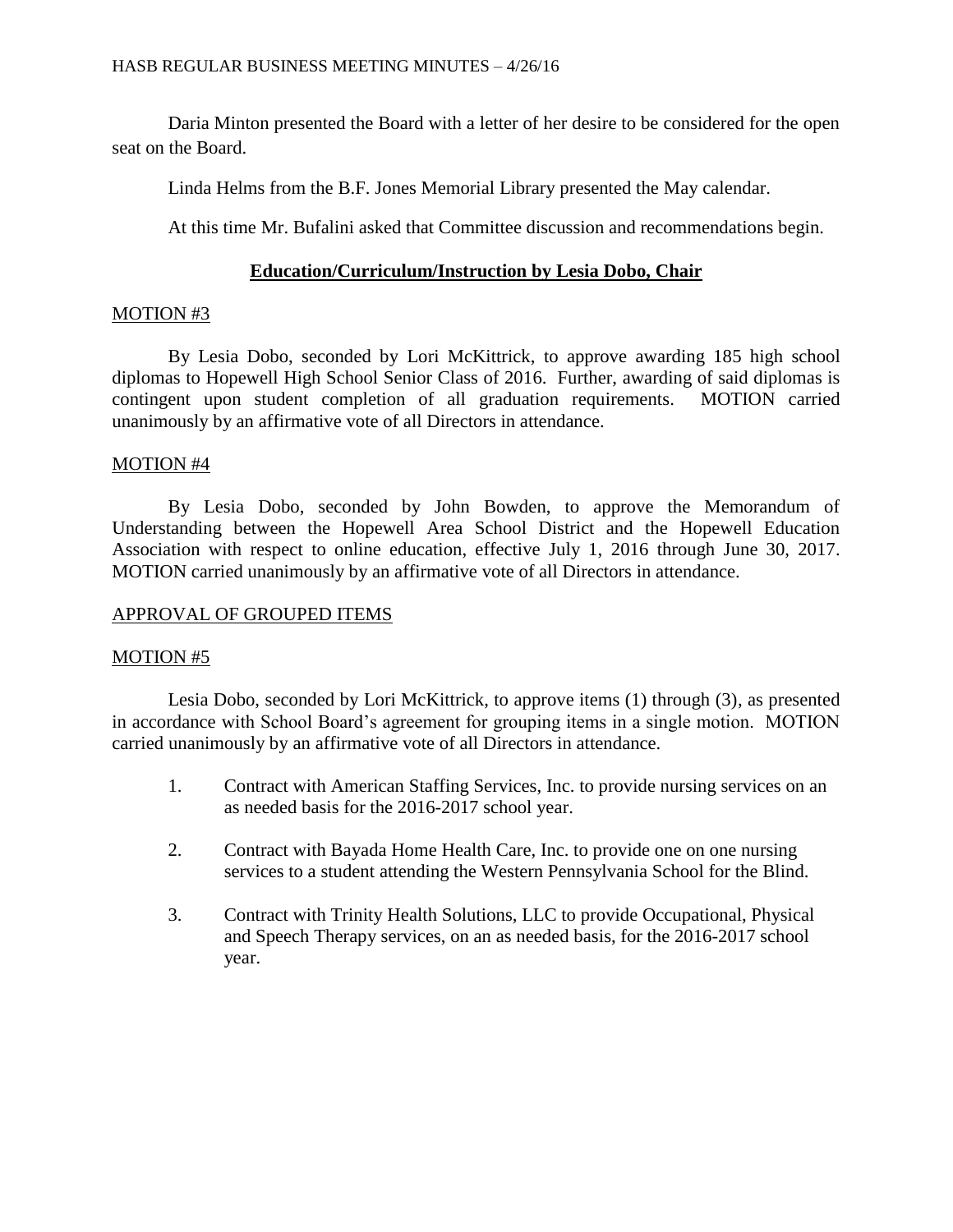# MOTION #6

By Lesia Dobo, seconded by Jeffrey Winkle, to approve the change of department name from Business Education to Business, Computer and Information Technology (to include: Business, Computer, Tech Ed, Family and Consumer Science, and InnovatED, and any related course(s) of study). MOTION carried unanimously by an affirmative vote of all Directors in attendance.

# MOTION #7

By Lesia Dobo, seconded by Rob Harmotto, to approve the Resolution for participation in the 2016 Beaver County Summer Academy to be held at Beaver Area School District from June 20, 2016 through July 1, 2016 sponsored by the Beaver Valley Intermediate Unit at a cost of \$500. MOTION carried unanimously by an affirmative vote of all Directors in attendance.

# **Buildings and Grounds by Anna Segner**

# APPROVAL OF GROUPED ITEMS

# MOTION #8

By Anna Segner, seconded by Lesia Dobo, to approve items 1 through 4, as presented in accordance with School Board's agreement for grouping items in a single motion. MOTION carried unanimously by an affirmative vote of all Directors in attendance.

- 1. Request from Terry Borkovic to use Gym A at Hopewell Junior High School for a girls volleyball camp from June 6 through June 10, 2016.
- 2. Request of Hopewell Youth Softball to use the Junior High School softball field from April 27, 2016 through May 16, 2016 for games and practices.
- 3. Request from Joseph Sullivan for the Hopewell Community Big Band to use the Junior High School gym or Senior High School auditorium on Tuesday evenings beginning June 14 through July 26 as a potential indoor facility to be used in the event of rain.
- 4. Request from Our Lady of Fatima to use the Senior High School soccer fields on Tuesday and Wednesday evenings from April through June for soccer practice.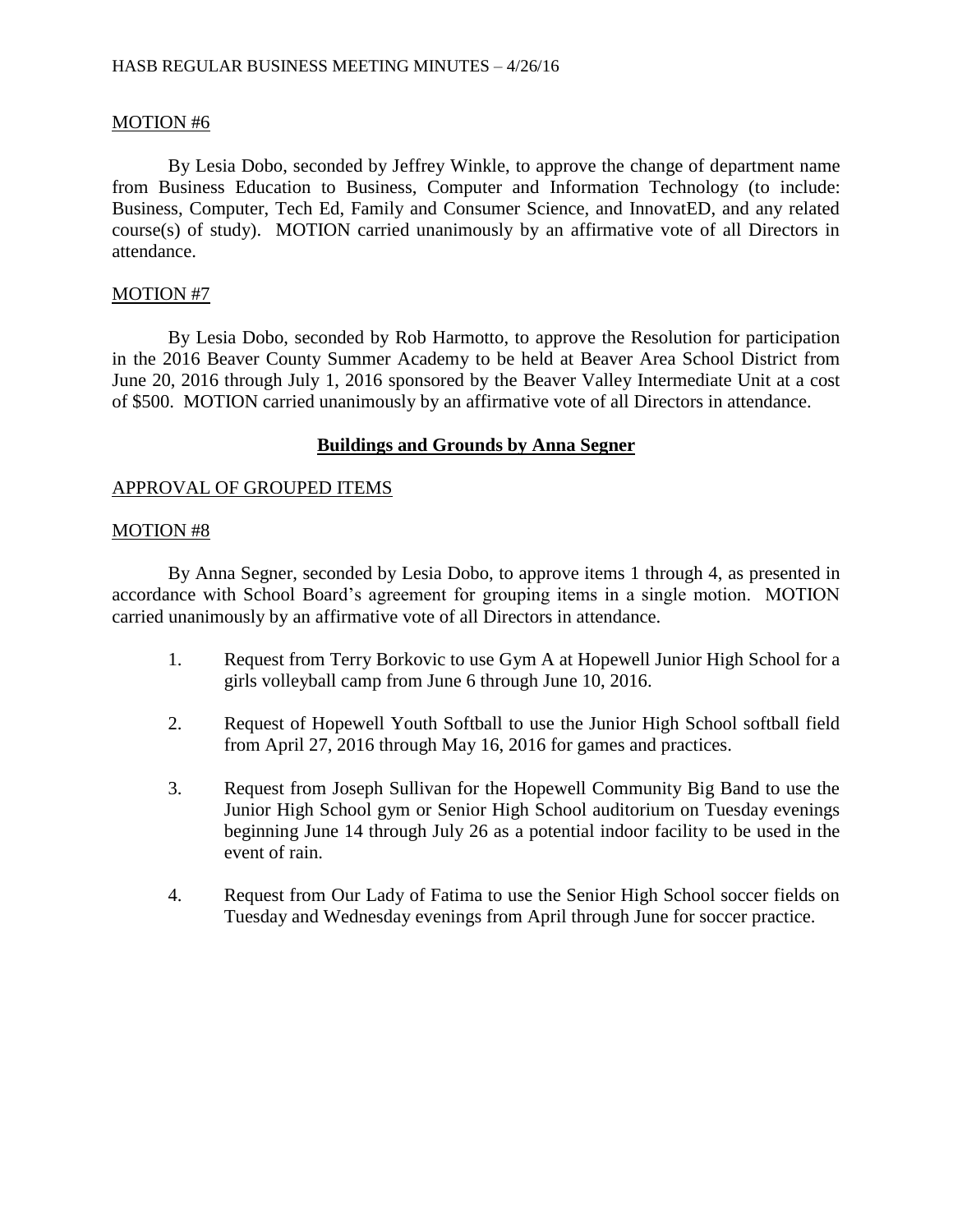# **Finance and Budget by John Bowden**

# APPROVAL OF GROUPED ITEMS

#### MOTION #9

By John Bowden, seconded by Jeff Winkle, to approve items (1) through (3) and to ratify item (4) as presented in accordance with School Board's agreement for grouping items in a single motion. MOTION carried unanimously by an affirmative roll call vote of all Directors in attendance.

- 1. General Fund payments in the amount of \$452,517.15
- 2. Capital Reserve Fund payments in the amount of \$18,578.61
- 3. Cafeteria Fund payments in the amount of \$86,186.82
- 4. General Fund payments in the amount of \$3,157,307.40

# APPROVAL OF GROUPED ITEMS

# MOTION #10

By John Bowden, seconded by Jeff Winkle, to approve items (1) and (2) as presented in accordance with School Board's agreement for grouping items in a single motion. MOTION carried unanimously by an affirmative vote of all Directors in attendance.

- 1. e-Service financial services contract with CSIU, effective July 1, 2016 through June 30, 2017, at an approximate cost of \$25, 000.00.
- 2. e-Service student information system (SIS) contract with CSIU, effective July 1, 2016 through June 30, 2017, at an approximate cost of \$31,560.00.

# MOTION #11

By John Bowden, seconded by Lori McKittrick, to approve the Renewal Services Agreement with the Omni Financial Group to provide third party administrative services for our 403(b) Plan in the amount of \$2,148.00. MOTION carried unanimously by an affirmative vote of all Directors in attendance.

# MOTION #12

By John Bowden, seconded by Anna Segner, to approve the revised workers compensation physician panel, effective July 1, 2016. MOTION carried unanimously by an affirmative vote of all Directors in attendance.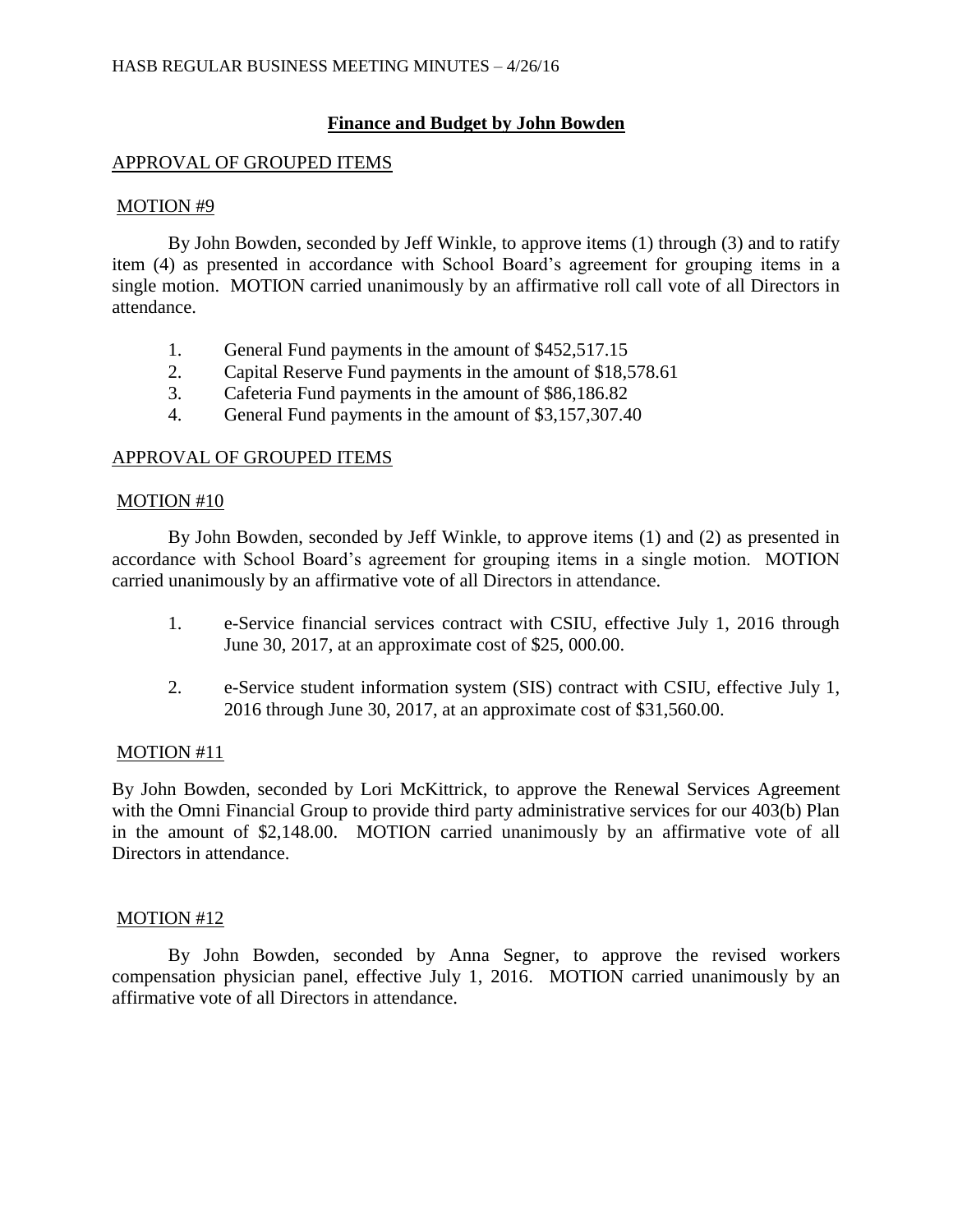#### MOTION #13

By John Bowden, seconded by Jeffrey Winkle, to approve the contracts to provide telecommunication services with Comcast for a period of three years, effective July 1, 2016. MOTION carried unanimously by an affirmative vote of all Directors in attendance. MOTION carried unanimously by an affirmative vote of all Directors in attendance.

#### **Legislative by Jeffrey Winkle**

Policy 204, Student Contests, was discussed. Board members discussed funding for students attending national competitions. The suggestion was made that 50% funding to a certain amount would be appropriate. Dr. Reina said that he would continue to do research and draft a proposal for the board to review.

#### **Nutrition by Lori McKittrick**

#### MOTION #14

By Lori McKittrick, seconded by John Bowden, to approve the contract with Nutrition, Inc. to provide management services for the 2016-2017 school year. This would be Year 2 of 4 renewal periods under the food service management company bid effective July 1, 2014. MOTION carried unanimously by an affirmative vote of all Directors in attendance.

#### **Personnel by Rob Harmotto, Chair**

#### MOTION #15

By Rob Harmotto, seconded by Anna Segner, to accept the resignation for retirement of Diana Zikovich, Head Cook at Hopewell Elementary School, effective June 30, 2016. MOTION carried unanimously by an affirmative vote of all Directors in attendance.

#### MOTION #16

By Rob Harmotto, seconded by Lesia Dobo, to approve the change of employment status for Kathy Martin from substitute bus aide to permanent bus aide, effective March 18, 2016. MOTION carried unanimously by an affirmative vote of all Directors in attendance.

#### APROVAL OF GROUPED ITEMS

#### MOTION #17

By Rob Harmotto, seconded by Anna Segner, to approve items (1) and (2) as presented in accordance with School Board's agreement for grouping items in a single motion. MOTION carried unanimously by an affirmative vote of all Directors in attendance.

1. Employment of Rodney Weaver, assistant football coach, effective April 27, 2016.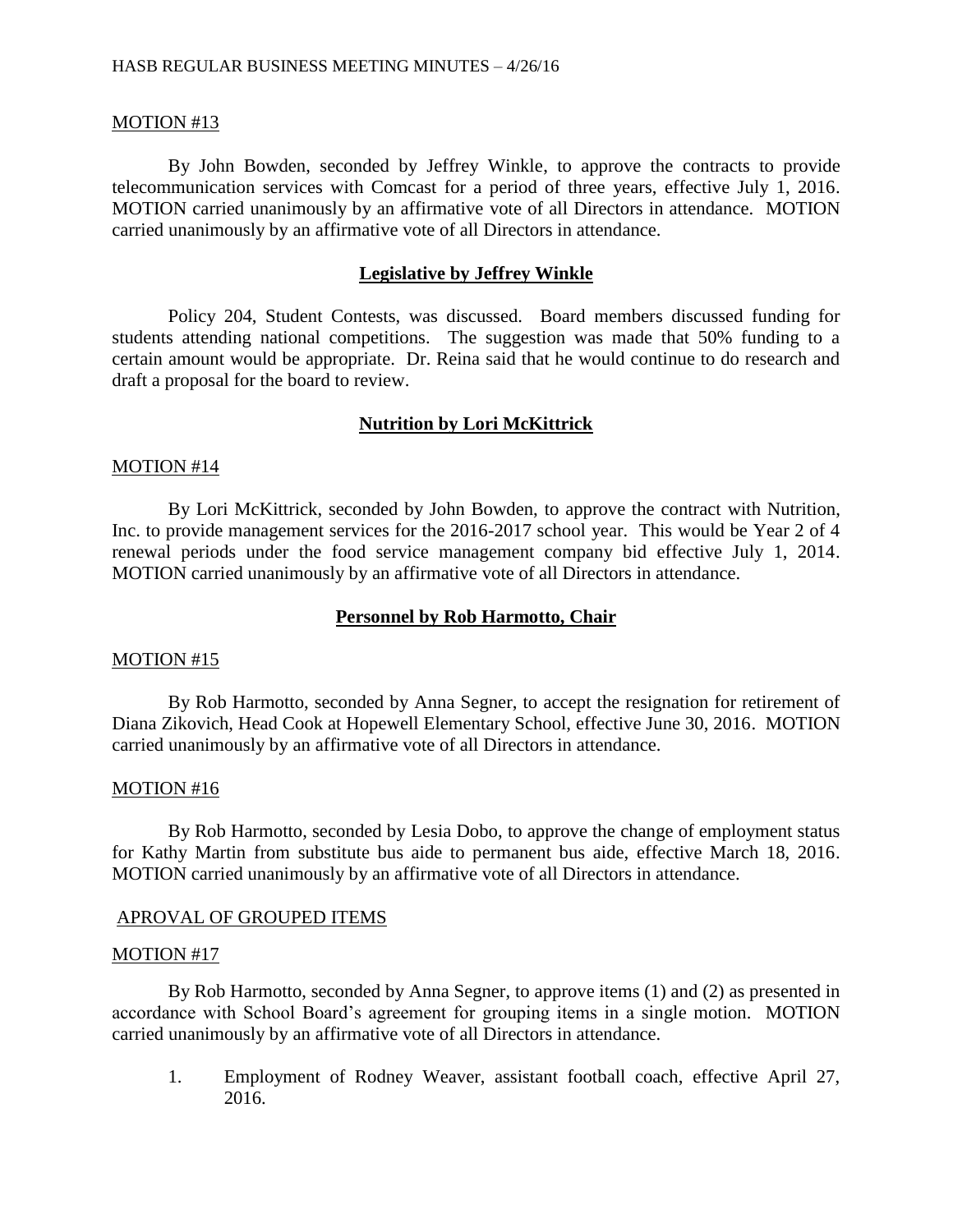2. Employment of Zachary Hayward, assistant football coach, effective April 27, 2016.

#### APROVAL OF GROUPED ITEMS

#### MOTION #18

By Rob Harmotto, seconded by Lori McKittrick, to approve items (1) and (2) as presented in accordance with School Board's agreement for grouping items in a single motion. MOTION carried unanimously by an affirmative vote of all Directors in attendance.

1. Revised job description for Coordinator of Pupil Personnel Services.

2. Appointment of Kellee Oliver as Coordinator of Pupil Personnel Services.

#### MOTION #19

By Rob Harmotto, seconded by Jeffrey Winkle, to approve the substitute employee rosters. MOTION carried unanimously by an affirmative vote of all Directors in attendance.

#### Superintendent's Report

Dr. Reina congratulated Diana Zikovich on her retirement and wished her well.

He explained to the Board that they had received the Beaver Valley Intermediate Unit's Board ballot and that they should complete it and return it to Mrs. Barber before the end of the meeting.

Dr. Reina informed the Board that the Senior High School had participated in "active shooter" training this past week. He said that feedback from those that participated thought it went very well.

Dr. Reina announced that Michael Milanovich, acting assistant principal at the Senior High School, would be taking a job at the Lawrence County Vocational School. He said that Mike had done an excellent job while at Hopewell and wished him well.

# Solicitor's Report

Nothing to report.

# Unfinished Business

Nothing to report.